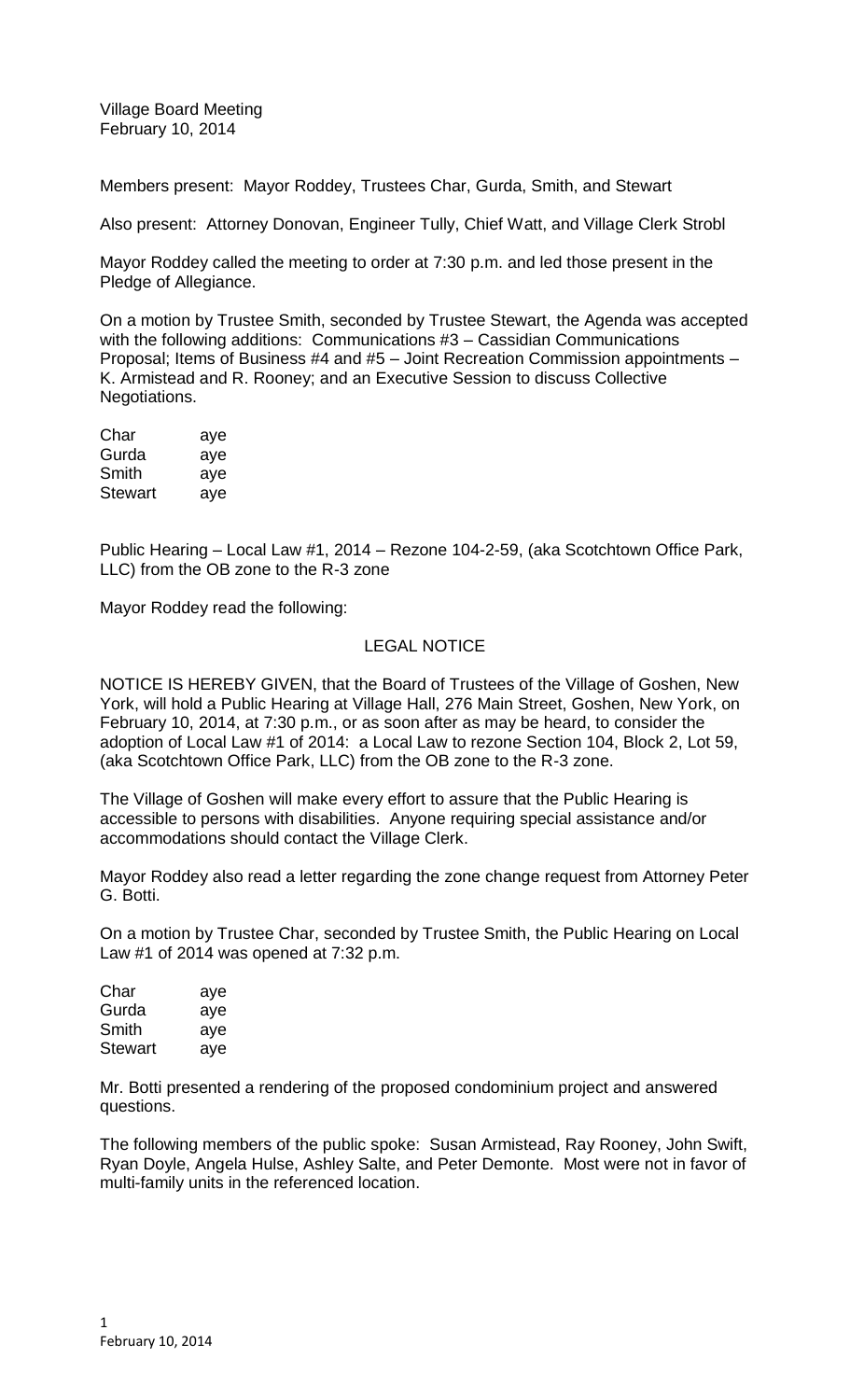On a motion by Trustee Char, seconded by Trustee Gurda, the Board voted to keep the Public Hearing open for an additional week to accept written comment.

| Char    | aye |
|---------|-----|
| Gurda   | aye |
| Smith   | aye |
| Stewart | aye |

#### **Minutes**

On a motion by Trustee Stewart, seconded by Trustee Smith, the Minutes of the January 27, 2014 Village Board Meeting were accepted as submitted.

| Char    | aye |
|---------|-----|
| Gurda   | aye |
| Smith   | aye |
| Stewart | aye |

On a motion by Trustee Smith, seconded by Trustee Gurda, the Minutes of the February 3, 2014 Village Board Work Session were accepted as submitted.

| Char           | aye |
|----------------|-----|
| Gurda          | aye |
| Smith          | aye |
| <b>Stewart</b> | aye |

#### **Communications**

Mayor Roddey read a retirement letter from Village Registrar Karen Kosior, informing that her last day of employment will be February 27, 2014. Mayor Roddey wished her well in her retirement.

Mayor Roddey provided Board members with proposals from CodeRED and Cassidian Communications, emergency notification systems. Members will review the proposals and discuss them at an upcoming Work Session.

Items of Business

On a motion by Trustee Char, seconded by Trustee Gurda, part time Clerk Haroulla Gale is hereby appointed full time Deputy Village Clerk/Treasurer for the Village of Goshen. This appointment will include the responsibilities of Village Tax Collector.

The annual salary for this position will be \$36,204; and includes a probationary period of six months. This appointment will take effect on February 18, 2014.

| Char    | aye |
|---------|-----|
| Gurda   | aye |
| Smith   | aye |
| Stewart | aye |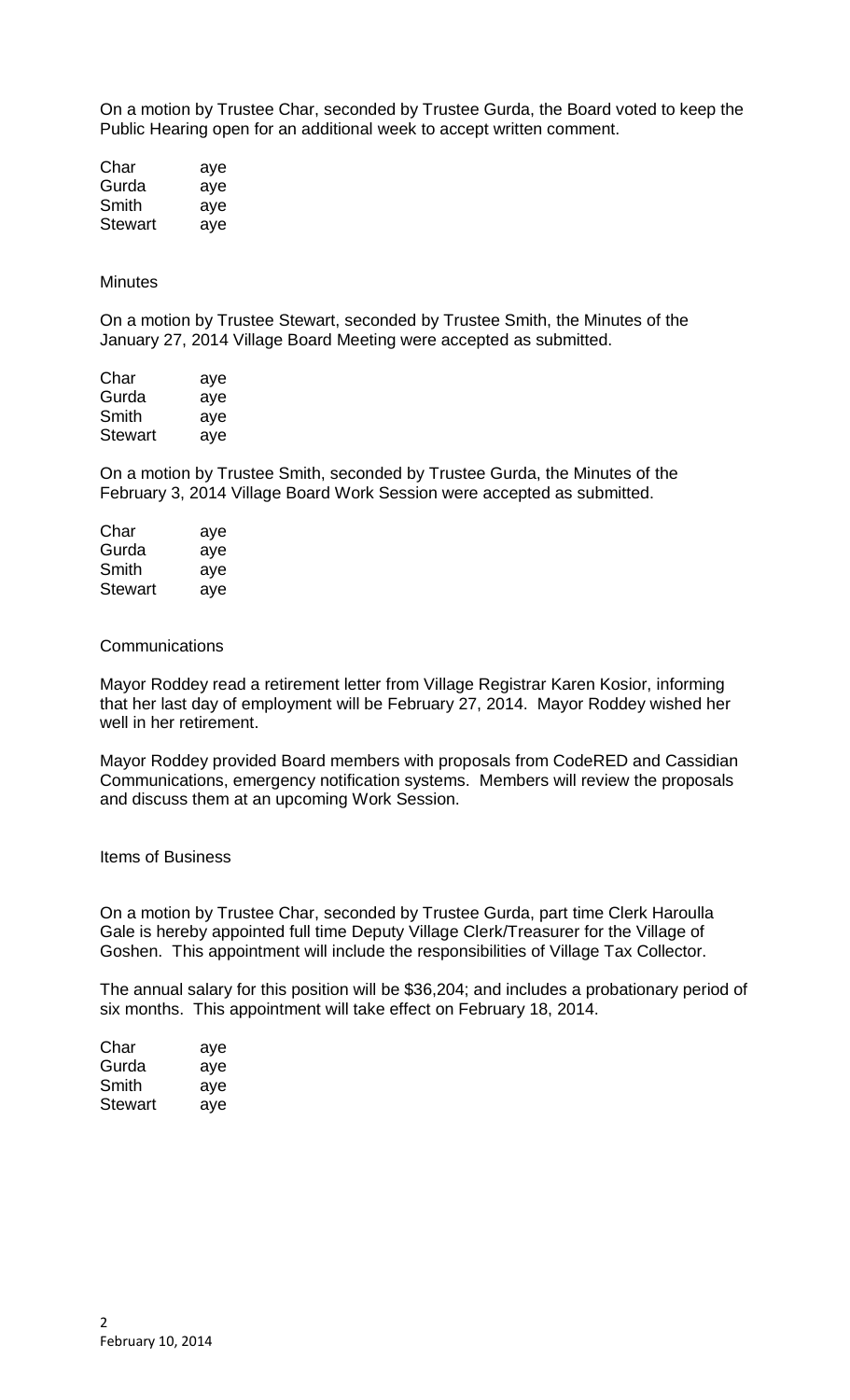On a motion by Trustee Gurda, seconded by Trustee Stewart, Deputy Treasurer Courtney Cancellieri is hereby appointed Registrar of Vital Statistics for the Village of Goshen, effective February 27, 2014.

| Char    | aye |
|---------|-----|
| Gurda   | aye |
| Smith   | aye |
| Stewart | aye |

On a motion by Trustee Smith, seconded by Trustee Char, bills as examined by members of the Board were approved in accordance with Abstract 2013/2014 number 12, check numbers 6603 through 6656, for a total of \$472,710.25.

| Char    | aye |
|---------|-----|
| Gurda   | aye |
| Smith   | aye |
| Stewart | aye |

On the nomination of Mayor Roddey, and with the approval of the Village Board of Trustees, Kevin Armistead is hereby reappointed to the Joint Recreation Commission, for a term to expire April, 2017.

| Char    | aye |
|---------|-----|
| Gurda   | aye |
| Smith   | aye |
| Stewart | aye |

On the nomination of Mayor Roddey, and with the approval of the Village Board of Trustees, Raymond Rooney is hereby reappointed to the Joint Recreation Commission, for a term to expire April, 2017.

| Char           | aye |
|----------------|-----|
| Gurda          | aye |
| Smith          | aye |
| <b>Stewart</b> | aye |

### Mayor/Trustee Comments

Trustee Gurda reported for the Water Department that the Crystal Run well remains on, and that the water is tested on a regular basis.

Trustee Stewart noted that the DPW has been working very hard lately on cleaning up from all the snow storms.

Trustee Char read a letter from Fire Chief Elmer Budd to Chief Watt, commending Patrolmen Andrew Scolza and Ken Ellefsen on their actions upon responding to a house fire.

Mayor Roddey also commended the two Officers.